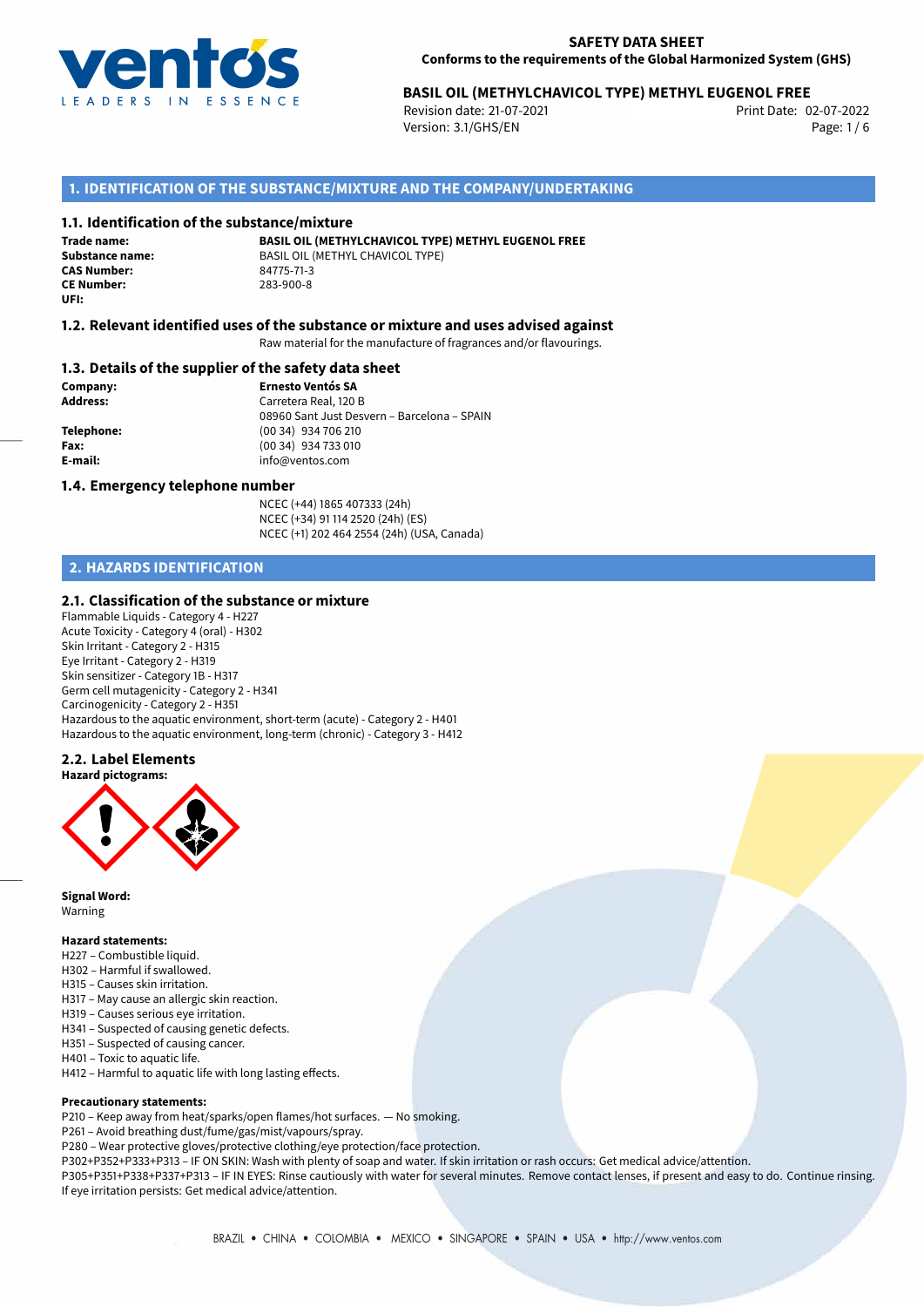

# 02-07-2022 **BASIL OIL (METHYLCHAVICOL TYPE) METHYL EUGENOL FREE**

Revision date: 21-07-2021 Version: 3.1/GHS/EN Page: 2 / 6

# **2.3. Other hazards**

No Information available

# **3. COMPOSITION/INFORMATION ON INGREDIENTS**

# **3.1. Substances**

CAS number: 84775-71-3<br>EC number: 283-900-8 EC number:

Chemical name: BASIL OIL (METHYL CHAVICOL TYPE)<br>CAS number: 84775-71-3

## **Hazardous constituents:**

| <b>Chemical Name</b> | % (w/w)        | <b>CAS No</b><br><b>EC No</b> | <b>Classification according to GHS</b>                                                                                                                                                                                                                                                                                                                                                                                |  |
|----------------------|----------------|-------------------------------|-----------------------------------------------------------------------------------------------------------------------------------------------------------------------------------------------------------------------------------------------------------------------------------------------------------------------------------------------------------------------------------------------------------------------|--|
| <b>ESTRAGOLE</b>     | $\geq$ 50      | 140-67-0<br>205-427-8         | Flammable Liquids - Category 4 - H227<br>Acute Toxicity - Category 4 (oral) - H302<br>Skin Irritant - Category 2 - H315<br>Skin sensitizer - Category 1B - H317<br>Germ cell mutagenicity - Category 2 - H341<br>Carcinogenicity - Category 2 - H351<br>Hazardous to the aquatic environment, short-term (acute) - Category 2 - H401<br>Hazardous to the aquatic environment, long-term (chronic) - Category 3 - H412 |  |
| <b>EUCALYPTOL</b>    | $>1$ ; $<$ 10  | 470-82-6<br>207-431-5         | Flammable Liquids - Category 3 - H226<br>Acute Toxicity - Category 5 (oral) - H303<br>Eye Irritant - Category 2B - H320<br>Skin sensitizer - Category 1B - H317<br>Hazardous to the aquatic environment, short-term (acute) - Category 3 - H402                                                                                                                                                                       |  |
| <b>LINALOOL</b>      | $>1$ ; $<$ 10  | 78-70-6<br>201-134-4          | Flammable Liquids - Category 4 - H227<br>Acute Toxicity - Category 5 (oral) - H303<br>Skin Irritant - Category 2 - H315<br>Eye Irritant - Category 2A - H319<br>Skin sensitizer - Category 1B - H317<br>Hazardous to the aquatic environment, short-term (acute) - Category 3 - H402                                                                                                                                  |  |
| <b>BETA OCIMENE</b>  | $>1$ ; $<$ 10  | 13877-91-3<br>237-641-2       | Flammable Liquids - Category 3 - H226<br>Acute Toxicity - Category 5 (oral) - H303<br>Skin Irritant - Category 2 - H315<br>Aspiration hazard - Category 1 - H304<br>Hazardous to the aquatic environment, short-term (acute) - Category 1 - H400<br>Hazardous to the aquatic environment, long-term (chronic) - Category 2 - H411                                                                                     |  |
| <b>BETA-PINENE</b>   | $>0.1$ ; $<$ 1 | 127-91-3<br>204-872-5         | Flammable Liquids - Category 3 - H226<br>Skin Irritant - Category 2 - H315<br>Skin sensitizer - Category 1B - H317<br>Aspiration hazard - Category 1 - H304<br>Hazardous to the aquatic environment, short-term (acute) - Category 1 - H400<br>Hazardous to the aquatic environment, long-term (chronic) - Category 1 - H410                                                                                          |  |
| <b>LIMONENE</b>      | $>0.1$ ; $<$ 1 | 138-86-3<br>205-341-0         | Flammable Liquids - Category 3 - H226<br>Skin Irritant - Category 2 - H315<br>Skin sensitizer - Category 1B - H317<br>Aspiration hazard - Category 1 - H304<br>Hazardous to the aquatic environment, short-term (acute) - Category 1 - H400<br>Hazardous to the aquatic environment, long-term (chronic) - Category 3 - H412                                                                                          |  |
| ALPHA-PINENE         | $>0.1$ ; <1    | $80 - 56 - 8$<br>201-291-9    | Flammable Liquids - Category 3 - H226<br>Acute Toxicity - Category 4 (oral) - H302<br>Skin Irritant - Category 2 - H315<br>Skin sensitizer - Category 1B - H317<br>Aspiration hazard - Category 1 - H304<br>Hazardous to the aquatic environment, short-term (acute) - Category 1 - H400<br>Hazardous to the aquatic environment, long-term (chronic) - Category 1 - H410                                             |  |

[See the full text of the hazard statements in section 16.](#page-4-0)

## **3.2. Mixtures**

Not applicable.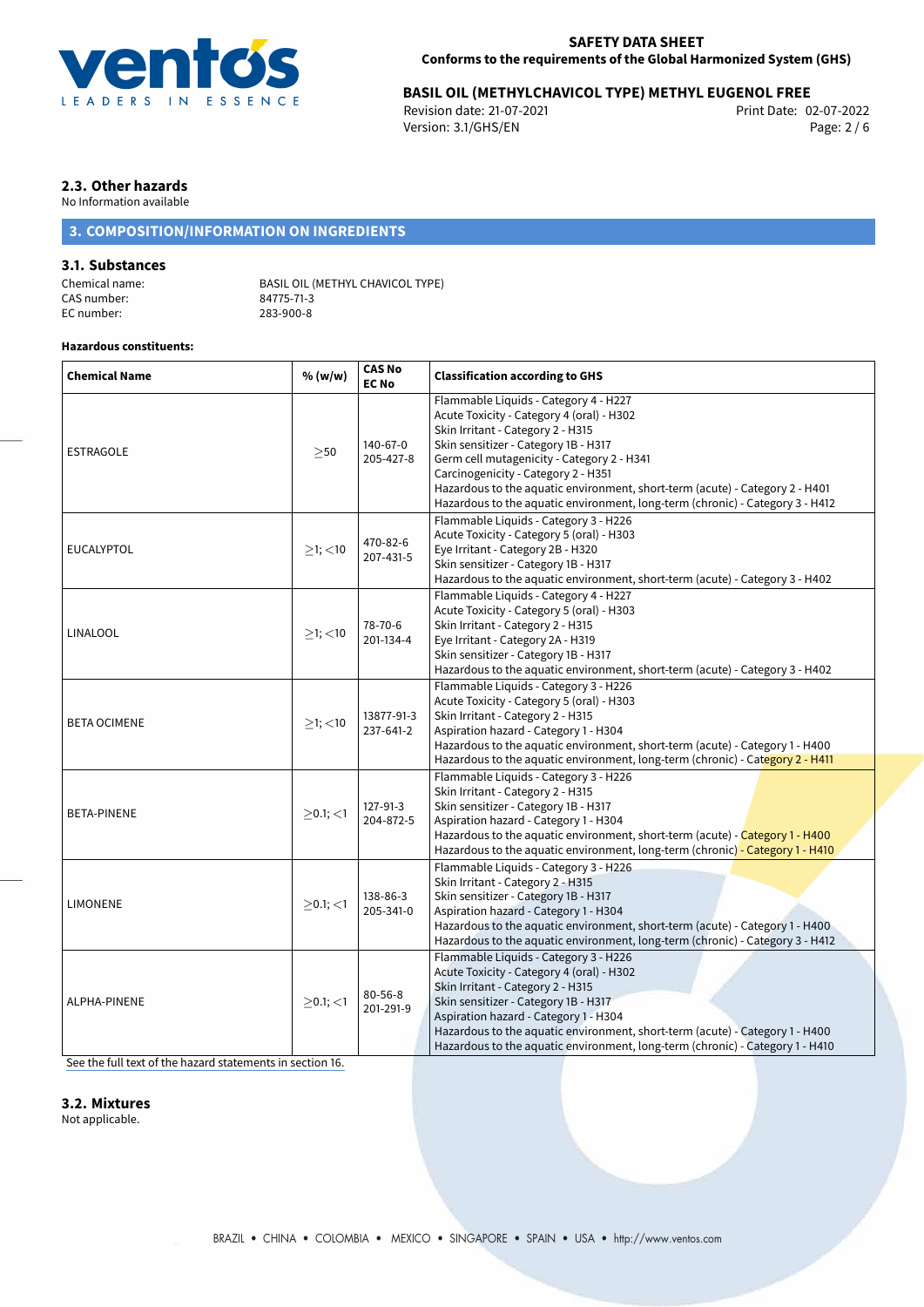

# **BASIL OIL (METHYLCHAVICOL TYPE) METHYL EUGENOL FREE**<br>Revision date: 21-07-2021<br>Print Date: 02-07-2022

Revision date: 21-07-2021 Version: 3.1/GHS/EN Page: 3 / 6

# **4. FIRST-AID MEASURES**

## **4.1. Description of necessary first aid measures**

| Ingestion:    | Rinse mouth with water.<br>Obtain medical advice.<br>Keep at rest. Do not induce vomiting.                                                           |
|---------------|------------------------------------------------------------------------------------------------------------------------------------------------------|
| Eye contact:  | In case of contact with eyes, rinse immediately with plenty of water for at least 15 minutes and seek medical advice.                                |
| Inhalation:   | Remove person to fresh air and keep at rest.<br>Seek immediate medical advice.                                                                       |
| Skin contact: | Take off immediately all contaminated clothing.<br>Thoroughly wash affected skin with soap and water.<br>Seek medical attention if symptoms persist. |

#### **4.2. Most important symptoms and effects, both acute and delayed** No information available.

# **4.3. Indication of any immediate medical attention and special treatment needed**

No information available.

# **5. FIRE-FIGHTING MEASURES**

## **5.1. Extinguishing Media**

Water spray, carbon dioxide, dry chemical powder or appropriate foam. For safety reasons do not use full water jet.

### **5.2. Special hazards arising from the substance or mixture**

Known or Anticipated Hazardous Products of Combustion: Emits toxic fumes under fire conditions.

### **5.3. Advice for firefighters**

High temperatures can lead to high pressures inside closed containers. Avoid inhalation of vapors that are created. Use appropriate respiratory protection. Do not allow spillage of fire to be poured into drains or watercourses. Wear self-contained breathing apparatus and protective clothing.

# **6. ACCIDENTAL RELEASE MEASURES**

### **6.1. Personal precautions, protective equipment and emergency procedures**

Evacuate surronding areas. Ensure adequate ventilation. Keep unnecessary and unprotected personnel from entering. Do not breathe vapor/spray. Avoid contact with skin and eyes. Information regarding personal protective measures: see section 8.

### **6.2. Environmental precautions**

To avoid possible contamination of the environment, do not discharge into any drains, surface waters or groundwaters.

### **6.3. Methods and materials for containment and cleaning up**

Cover with an inert, inorganic, non-combustible absorbent material (e.g. dry-lime, sand, soda ash). Place in covered containers using non-sparking tools and transport outdoors. Avoid open flames or sources of ignition (e.g. pilot lights on gas hot water heater). Ventilate area and wash spill site after material pickup is complete.

### **6.4. Reference to other sections**

Information regarding exposure controls, personal protection and disposal considerations can be found in sections 8 and 13.

# **7. HANDLING AND STORAGE**

## **7.1. Precautions for safe handling**

Do not store or handle this material near food or drinking water. Do not smoke. Avoid contact with the eyes, skin and clothing. Wear protective clothing and use glasses. Observe the rules of safety and hygiene at work. Keep in the original container or an alternative made from a compatible material.

## **7.2. Conditions for safe storage, including any incompatibilities**

Store in tightly closed and preferably full containers in a cool, dry and ventilated area, protected from light. Keep away from sources of ignition (e.g. hot surfaces, sparks, flame and static discharges). Keep away from incompatible materials (see section 10).

### **7.3. Specific end use(s)**

No information available.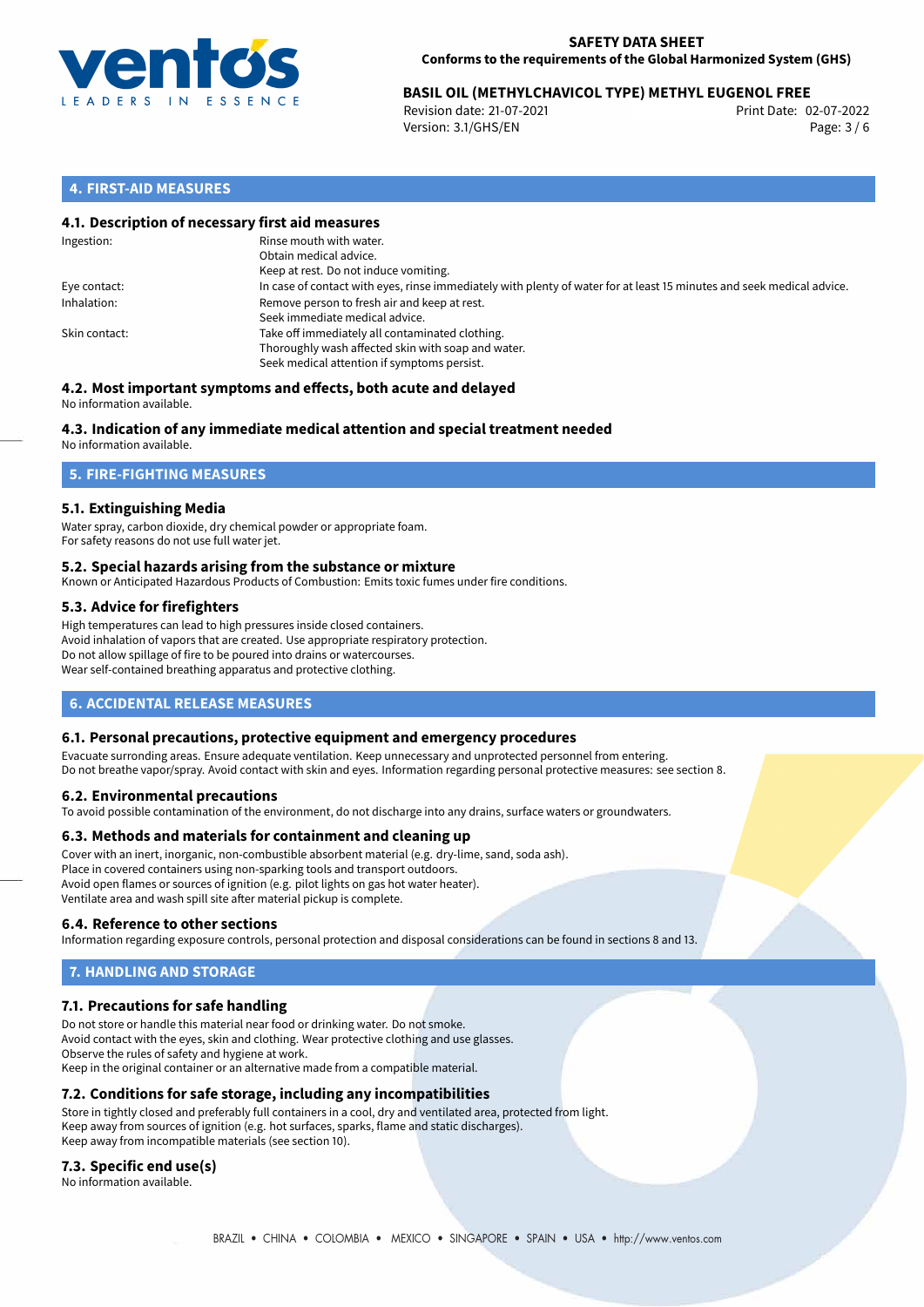

# 02-07-2022 **BASIL OIL (METHYLCHAVICOL TYPE) METHYL EUGENOL FREE**

Revision date: 21-07-2021 Version: 3.1/GHS/EN Page: 4 / 6

# **8. EXPOSURE CONTROLS AND PERSONAL PROTECTION**

### **8.1. Control parameters**

Components with occupational exposure limits: None known.

### **8.2. Exposure controls**

Measures should be taken to prevent materials from being splashed into the body. Provide adequate ventilation, according to the conditions of use. Use a mechanical exhaust if required.

### **8.3. Individual protection measures, such as personal protective equipment**

| Eye/Face protection:             | Chemical safety goggles are recommended. Wash contaminated goggles before reuse.                                                            |  |
|----------------------------------|---------------------------------------------------------------------------------------------------------------------------------------------|--|
| Hand Protection:                 | Chemical-resistant gloves are recommended. Wash contaminated gloves before reuse.                                                           |  |
| Body protection:                 | Personal protective equipment for the body should be selected based on the task being performed and the risks                               |  |
|                                  | involved.                                                                                                                                   |  |
| Respiratory Protection:          | In case of insufficient ventilation, use suitable respiratory equipment.                                                                    |  |
| Environmental exposure controls: | Emissions from ventilation or process equipment should be checked to ensure they comply with environmental<br>protection legislation.       |  |
|                                  | In some cases, filters or engineering modifications to the process equipment will be necessary to reduce emissions to<br>acceptable levels. |  |

# **9. PHYSICAL AND CHEMICAL PROPERTIES**

### **9.1. Information on basic physical and chemical properties**

| Appearance:                            | Liguid                    |
|----------------------------------------|---------------------------|
| Colour:                                | Conforms to standard      |
| Odour:                                 | Conforms to standard      |
| Odour theshold:                        | Not determined            |
| pH:                                    | Not determined            |
| Melting point/freezing point:          | Not determined            |
| Boling point/boiling range (°C):       | Not determined            |
| Flash point:                           | 78 °C                     |
| Evaporation rate:                      | Not determined            |
| Flammability:                          | Not determined            |
| Lower flammability/Explosive limit:    | Not determined            |
| Upper flammability/Explosive limit:    | Not determined            |
| Vapour pressure:                       | Not determined            |
| Vapour Density:                        | Not determined            |
| Density:                               | $0,945-0,965$ g/mL (20°C) |
| Relative density:                      | $0,945 - 0,965$ (20°C)    |
| Water solubility:                      | <b>INSOLUBLE IN WATER</b> |
| Solubility in other solvents:          | SOLUBLE IN ETHANOL        |
| Partition coefficient n-octanol/water: | Not determined            |
| Auto-ignition temperature:             | Not determined            |
| Decomposition temperature:             | Not determined            |
| Viscosity, dynamic:                    | Not determined            |
| Viscosity, kinematic:                  | Not determined            |
| Explosive properties:                  | Not determined            |
| Oxidising properties:                  | <b>NONE EXPECTED</b>      |
|                                        |                           |

# **10. STABILITY AND REACTIVITY**

### **10.1. Reactivity**

No hazardous reactions if stored and handled as prescribed/indicated.

### **10.2. Chemical stability**

The product is stable if stored and handled as prescribed/indicated.

## **10.3. Possibility of hazardous reactions**

No hazardous reactions if stored and handled as prescribed/indicated.

## **10.4. Conditions to Avoid**

Conditions to Avoid: Excessive heat, flame or other ignition sources.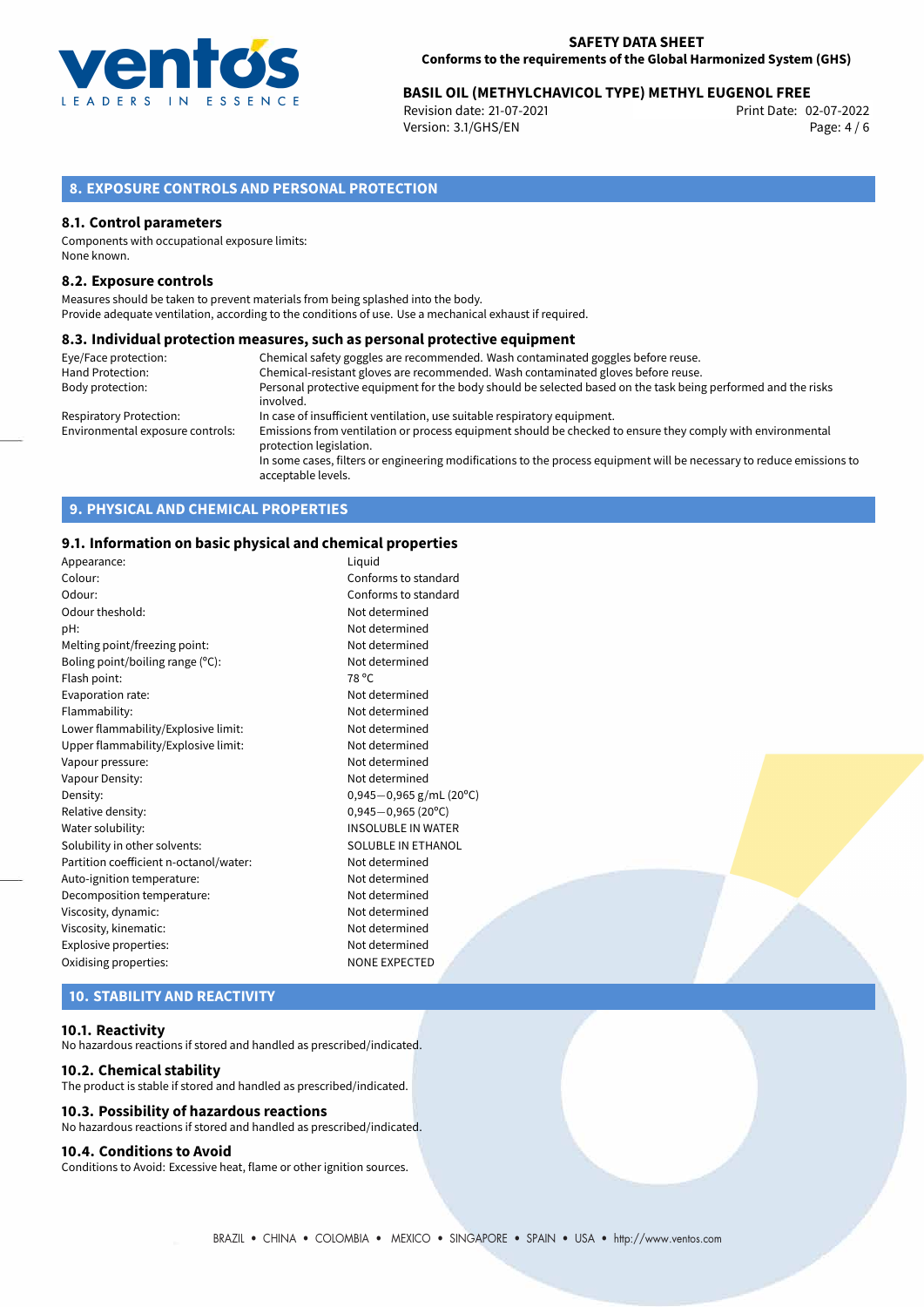

# 02-07-2022 **BASIL OIL (METHYLCHAVICOL TYPE) METHYL EUGENOL FREE**

Revision date: 21-07-2021 Version: 3.1/GHS/EN Page: 5 / 6

## **10.5. Incompatible materials**

Avoid contact with strong acids and bases and oxidizing agents.

### **10.6. Hazardous decomposition products**

During combustion may form carbon monoxide and unidentified organic compounds.

# **11. TOXICOLOGICAL INFORMATION**

| <b>Acute toxicity</b>             | Harmful if swallowed.                                                     |  |
|-----------------------------------|---------------------------------------------------------------------------|--|
| <b>Skin corrosion/irritation</b>  | Causes skin irritation.                                                   |  |
| Serious eye damage/irritation     | Causes serious eye irritation.                                            |  |
| Respiratory or skin sensitisation | May cause an allergic skin reaction.                                      |  |
| <b>Germ cell mutagenicity</b>     | Suspected of causing genetic defects.                                     |  |
| Carcinogenicity                   | Suspected of causing cancer.                                              |  |
| <b>Reproductive toxicity</b>      | Based on the data available, the criteria for classification are not met. |  |
| <b>STOT-single exposure</b>       | Based on the data available, the criteria for classification are not met. |  |
| <b>STOT-repeated exposure</b>     | Based on the data available, the criteria for classification are not met. |  |
| <b>Aspiration hazard</b>          | Based on the data available, the criteria for classification are not met. |  |

## **12. ECOLOGICAL INFORMATION**

### **12.1. Toxicity**

#### **Assessment:**

Toxic to aquatic life. Harmful to aquatic life with long lasting effects. **Experimental/calculated data:** No information available.

## **12.2. Degradability**

No information available.

### **12.3. Bioaccumulative potential**

No information available.

## **12.4. Soil mobility**

No information available.

# **12.5. Other adverse effects**

See also sections 6, 7, 13 and 15 Do not allow to get into waste water or waterways.

## **13. DISPOSAL CONSIDERATIONS**

## **13.1. Waste treatment methods**

Dispose of in accordance with national and local environmental regulations.

## **14. TRANSPORT INFORMATION**

|                                    | <b>ADR/RID/ADN</b>                | <b>IMDG</b>                       | <b>IATA-ICAO</b>                  |
|------------------------------------|-----------------------------------|-----------------------------------|-----------------------------------|
| 14.1. UN Number                    | Not classified as hazardous goods | Not classified as hazardous goods | Not classified as hazardous goods |
| 14.2. UN Proper Shipping Name      | Not applicable                    | Not applicable                    | Not applicable                    |
| 14.3. Transport Hazard Class(es)   | Not applicable                    | Not applicable                    | Not applicable                    |
| 14.4. Packing Group                | Not applicable                    | Not applicable                    | Not applicable                    |
| $\mid$ 14.5. Environmental hazards | No                                | No.                               | No                                |
| Additional information             |                                   |                                   |                                   |

### **14.6 Special precautions for user**

None known

### **14.7. Transport in bulk according to Annex II of MARPOL 73/78 and the IBC Code**

No information available

# **15. REGULATORY INFORMATION**

<span id="page-4-0"></span>**15.1. Safety, health and environmental regulations/legislation specific for the substance or mixture** No information available